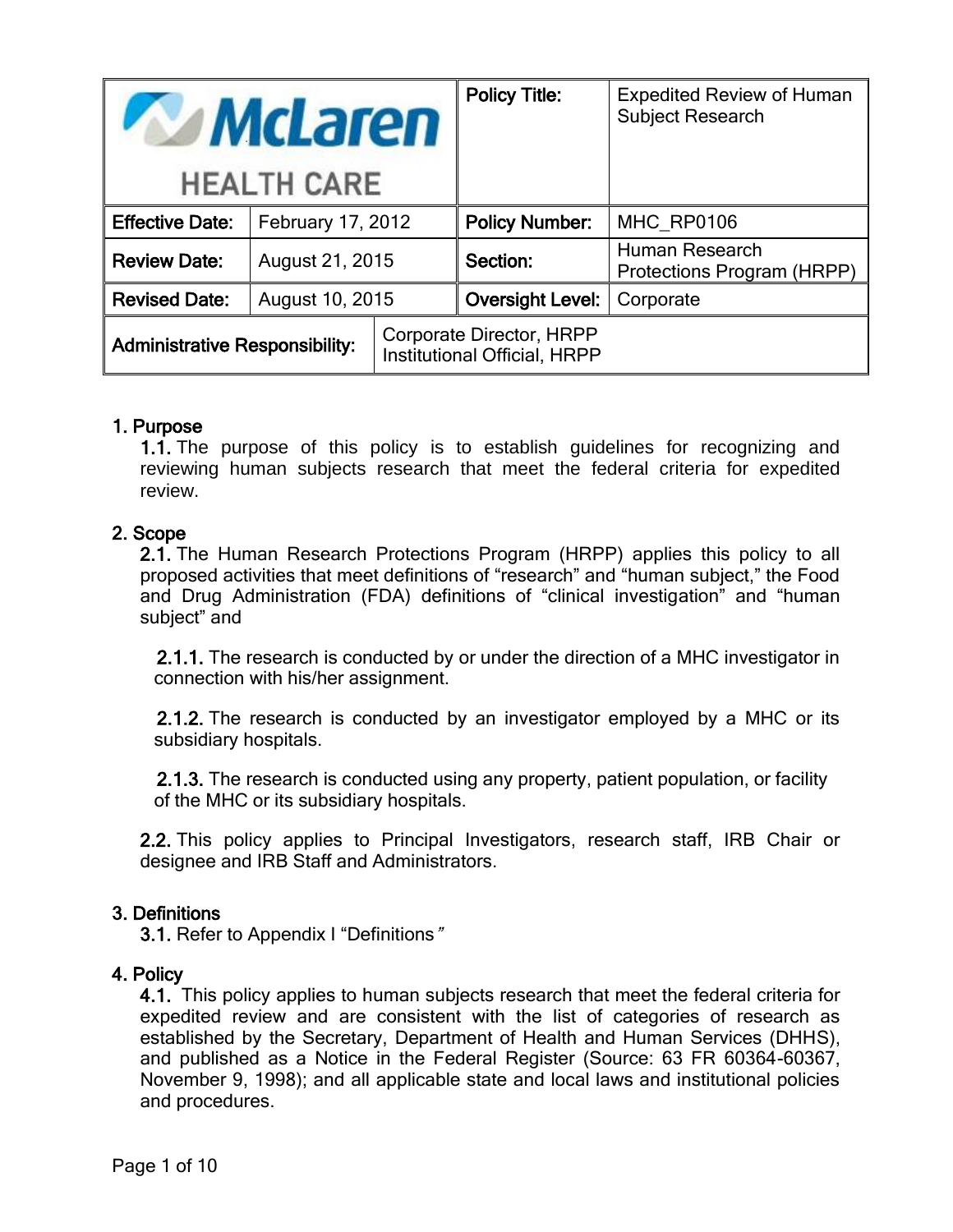MHC\_RP0106

4.2. Expedited review procedures may be used for initial review of proposed human research activities, continuing review of ongoing, currently approved human subject research, minor revisions of currently approved human subject research and reportable events as specified by 45 CFR 46.110 and/or 21.CFR 56.110.

4.3. The research proposal may be suspended, terminated or not approved only after review by the fully convened IRB in accordance with full board procedures.

4.4. The IRB may use the expedited review procedure to review the following:

4.4.1. Some or all of the research appearing on the federal criteria list Federal Register (Source: 63 FR 60364-60367, November 9, 1998) and found by the reviewer(s) to involve no more than minimal risk;

4.4.2. Minor changes in previously approved research during the period (of one year or less) for which approval is authorized;

4.4.3. The expedited review procedure may not be used:

4.4.3.1. Where identification of the participants and/or their responses would reasonably place them at risk of criminal or civil liability or be

4.4.3.2. For classified research involving human participants.

4.4.3.3. Standard requirements for informed consent (or its waiver, alteration, or exception) apply regardless of the type of review (e.g. expedited or convened IRB) utilized by the IRB.

4.5. Expedited review of proposed research must meet all the criteria outlined in the regulations at 45 CFR 46.110 or 21 CFR 56.110 and appear on the list published on the Federal Register of research eligible for expedited IRB review and fall within the categories specified on this list:

4.5.1. Category 1: Clinical studies of drugs and medical devices only when condition (a) or (b) is met.

4.5.1.1. (a) Research on drugs for which an investigational new drug application (21 CFR Part 312) is not required. (Note: Research on marketed drugs that significantly increases the risks or decreases the acceptability of the risks associated with the use of the product is not eligible for expedited review)

4.5.1.2. (b) Research on medical devices for which an investigational device exemption application (21 CFR Part 812) is not required; or the medical device is cleared/approved for marketing and the medical device is being used in accordance with its cleared/approved labeling.

4.5.2. Category 2: Collection of blood samples by finger stick, heel stick, ear stick, or venipuncture as follows:

4.5.2.1. From healthy, non-pregnant adults who weigh at least 110 pounds. For these participants, the amounts drawn may not exceed 550 ml in an 8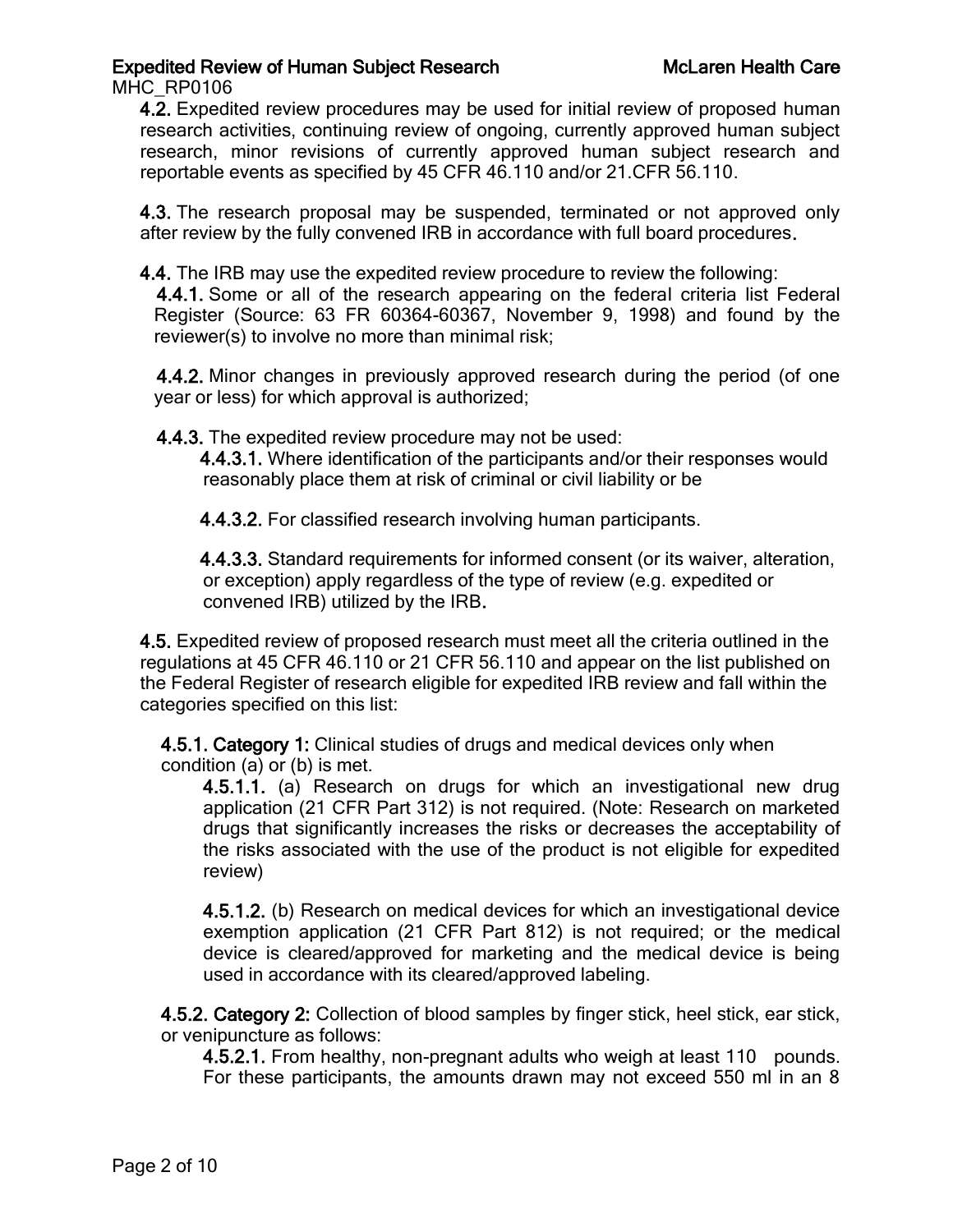MHC\_RP0106

week period and collection may not occur more frequently than 2 times per week; or

4.5.2.2. From other adults and children, considering the age, weight, and health of the participants, the collection procedure, the amount of blood to be collected, and the frequency with which it will be collected. For these participants, the amount drawn may not exceed the lesser of 50 ml or 3 ml per kg in an 8 week period and collection may not occur more frequently than 2 times per week.

4.5.3. Category 3: Prospective collection of biological specimens for research purposes by noninvasive means. Examples:

4.5.3.1. Hair and nail clippings in a non-disfiguring manner;

4.5.3.2. Deciduous teeth at time of exfoliation or if routine patient care indicates a need for extraction;

4.5.3.3. Permanent teeth if routine patient care indicates a need for extraction;

4.5.3.4. Excreta and external secretions (including sweat);

4.5.3.5. Uncannulated saliva collected either in an unstimulated fashion or stimulated by chewing gumbase or wax or by applying a dilute citric solution to the tongue;

4.5.3.6. Placenta removed at delivery;

4.5.3.7. Amniotic fluid obtained at the time of rupture of the membrane prior to or during labor;

4.5.3.8. Supra- and sub gingival dental plaque and calculus, provided the collection procedure is not more invasive than routine prophylactic scaling of the teeth and the process is accomplished in accordance with accepted prophylactic techniques;

4.5.3.9. Mucosal and skin cells collected by buccal scraping or swab, skin swab, or mouth washings;

4.5.3.10. Sputum collected after saline mist nebulization.

4.5.3.11. Vaginal Swabs that do not go beyond he cervical

4.5.3.12. Rectal swabs that do not go beyond the rectum

4.5.3.13. Nasal swabs that do not go beyond the nerves

4.5.4. Category 4: Collection of data through noninvasive procedures (not involving general anesthesia or sedation) routinely employed in clinical practice, excluding procedures involving x-rays or microwaves. Where medical devices are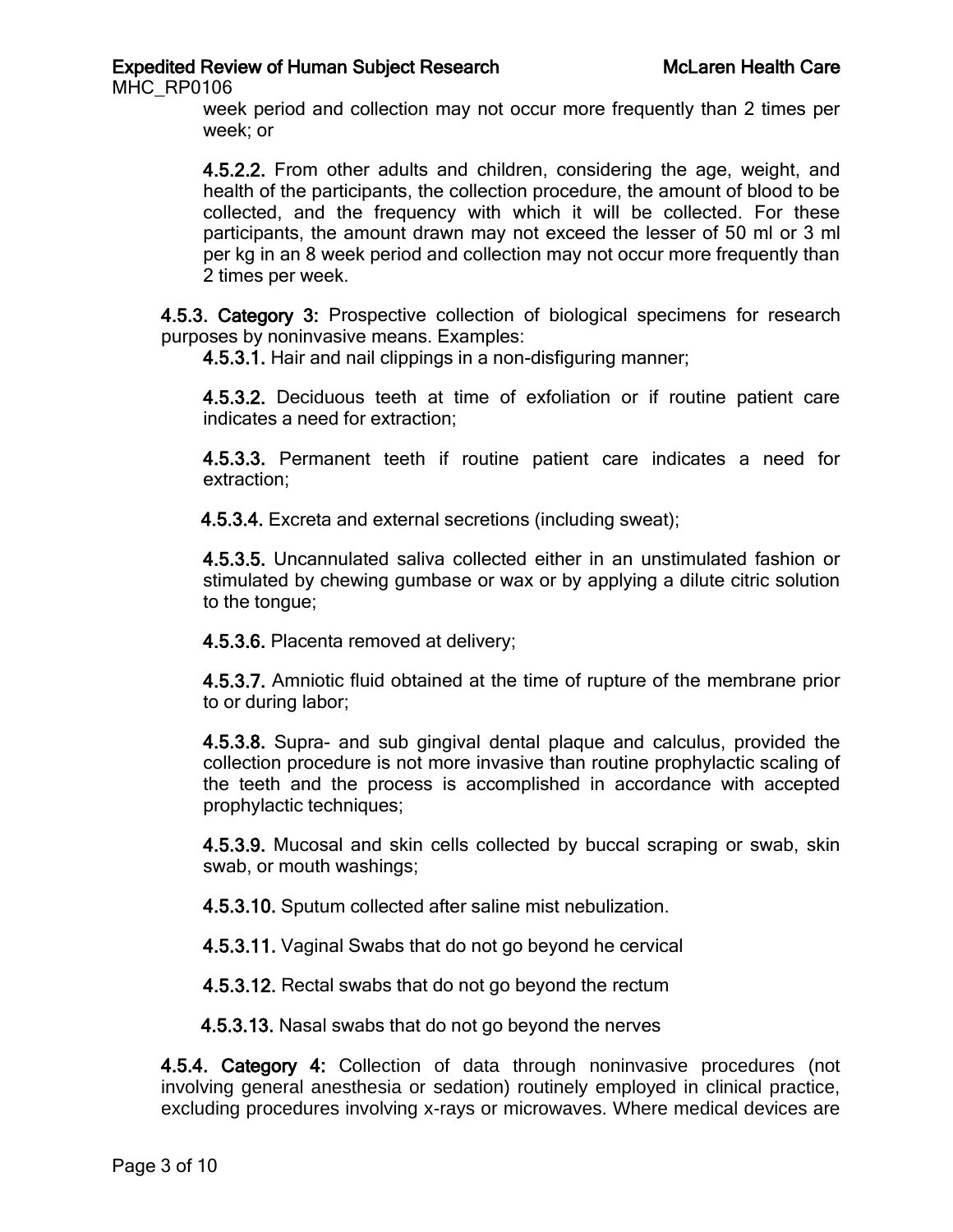MHC\_RP0106

employed, they must be cleared/approved for marketing. (Studies intended to evaluate the safety and effectiveness of the medical device are not generally eligible for expedited review, including studies of cleared medical devices for new indications.) Examples:

4.5.4.1. Physical sensors that are applied either to the surface of the body or at a distance and do not involve input of significant amounts of energy into the participant or an invasion of the participant's privacy;

4.3.4.2. Weighing or testing sensory acuity;

4.3.4.3 Magnetic resonance imaging;

4.3.4.4 Electrocardiography, electroencephalography, thermography, detection of naturally occurring radioactivity, electroretinography, ultrasound, diagnostic infrared imaging, Doppler blood flow, and echocardiography;

4.3.4.5 Moderate exercise, muscular strength testing, body composition assessment, and flexibility testing where appropriate given the age, weight, and health of the individual.

4.5.5. Category 5: Research involving materials (data, documents, records, or specimens) that have been collected, or will be collected solely for non-research purposes (such as medical treatment or diagnosis). (NOTE: Some research in this category may be exempt from the HHS regulations for the protection of human participants. 45 CFR 46.101(b)(4). This listing refers only to research that is not exempt.) Category 5 can also include research involving existing information or specimens that were previously collected for *research* purposes, provided they were not collected for the *currently proposed* research.

4.5.6 Category 6: Collection of data from voice, video, digital, or image recordings made for research purposes.

4.5.7 Category 7: Research on individual or group characteristics or behavior (including, but not limited to, research on perception, cognition, motivation, identity, language, communication, cultural beliefs or practices, and social behavior) or research employing survey, interview, oral history, focus group, program evaluation, human factors evaluation, or quality assurance methodologies. (NOTE: Some research in this category may be exempt from the HHS regulations for the protection of human participants. 45 CFR 46.101(b)(2) and (b)(3). This listing refers only to research that is not exempt.)

4.5.8 Category 8: Continuing review of research previously approved by the convened IRB as follows:

4.5.8.1 Where the research is permanently closed to the enrollment of new participants; where all participants have completed all research-related interventions; and where the research remains active only for long-term follow-up of participants; or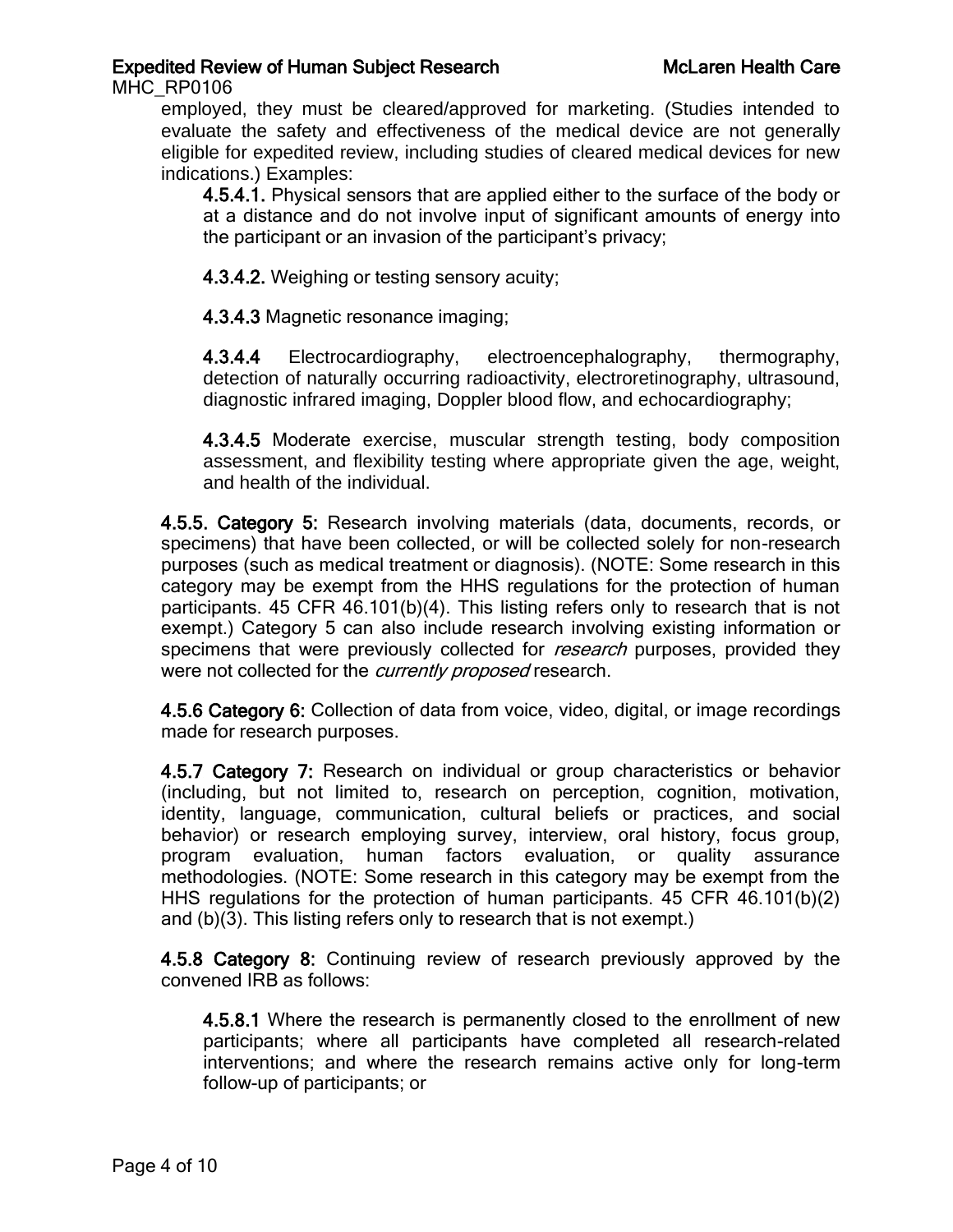MHC\_RP0106

4.5.8.2 Where no participants have been enrolled and no additional risks have been identified; or

4.5.8.3 Where the remaining research activities are limited to data analysis.

4.5.9 Category 9: Continuing review of research, not conducted under an investigational new drug application or investigational device exemption where categories 4.1.6.1.2 through 4.1.6.8 do not apply but the IRB has determined and documented at a convened meeting that the research involves no greater than minimal risk and no additional risks have been identified.

4.6. An expedited review procedure consists of a review of research involving human subjects by the IRB Chair or by one or more experienced reviewers designated by the IRB Chair from among members of the IRB in accordance with the requirements set forth in 45 CFR 46.110.

4.7. Examples of minor changes which would qualify for expedited review:

4.7.1 Revisions to currently approved studies must be submitted as an amendment. The following are examples of when the IRB may review and approve changes utilizing expedited mechanisms without subsequent review by the fully convened IRB:

4.7.2 Changes that involve logistical, administrative, and/or editorial aspects of the research project;

4.7.3 Addition of research activities that would be considered expedited if considered independent from the main research protocol;

4.7.4 Increase or decrease in proposed human research participant enrollment where subjects are not placed at increased risk;

4.7.5 Narrowing the range of inclusion criteria;

4.7.6 Broadening the range of exclusion criteria;

4.7.7 Alterations in drug administration (e.g., tablet to capsule, capsule to liquid) provided the dose and route of administration remain constant and subjects are not placed at increased risk;

4.7.8 Decreasing the number or volume of biological sample collection provided that such a change does not affect the collection of information related to safety evaluations;

4.7.9 An increase in the length of participation or number of study visits for the purpose of increased participant safety monitoring;

4.7.10 Alteration or liberalization of payment schedule with proper justification;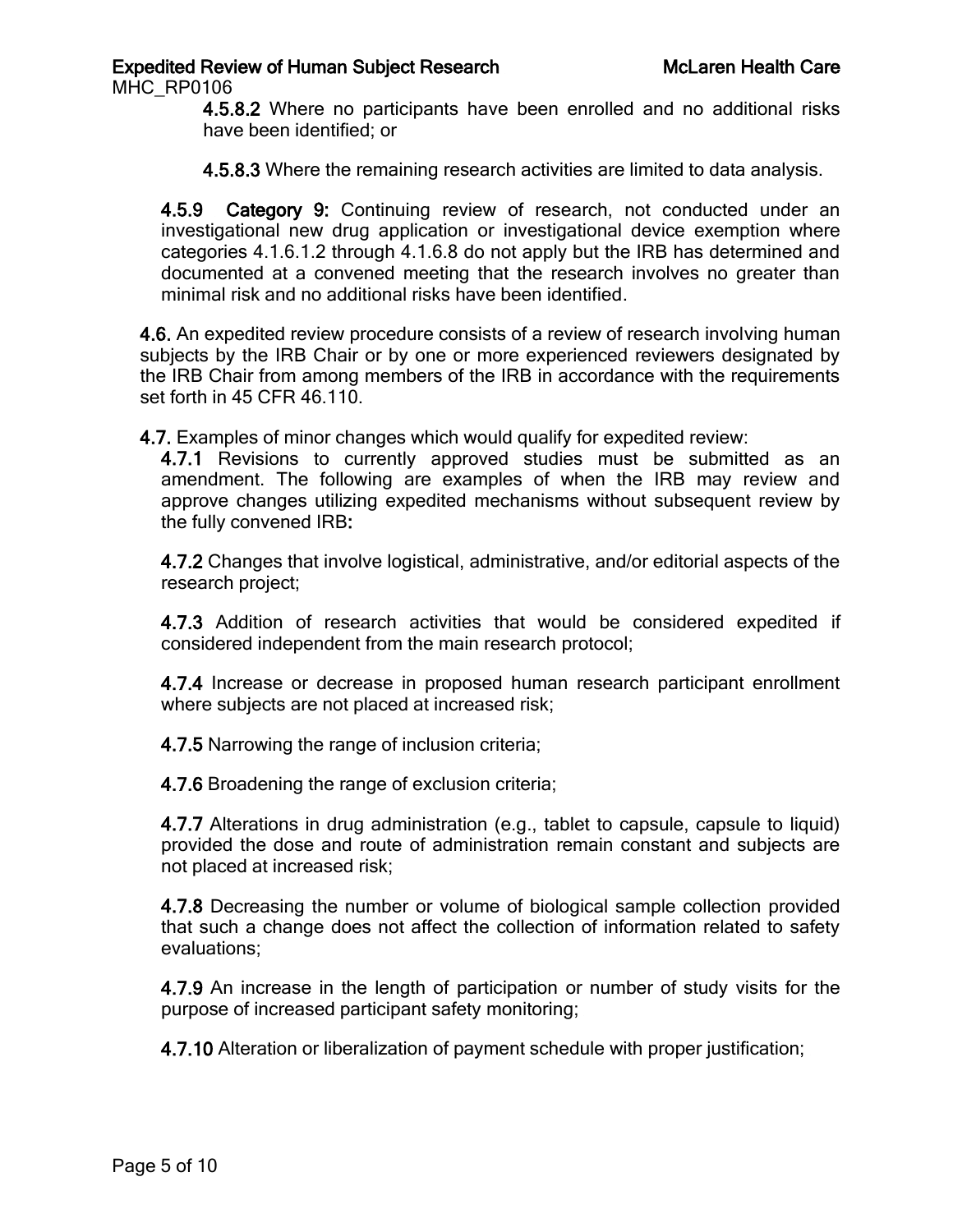MHC\_RP0106

4.7.11 Improvement in wording or language or to correct typographical errors in the consent document;

4.7.12 Deletions of qualified key personnel if the responsibilities of the study team member(s) are appropriately shifted to other personnel;

4.7.13 Addition of qualified key personnel;

4.7.14 Deletion of study sites.

4.7.15 Addition of a study site (which may require a Federal Wide Assurance (FWA) or other agreement between sites) with applicable off-site letters of approval;

4.7.16 Minor changes requested by other compliance committees;

4.7.17 Changes that do not alter the overall risk/benefit ratio of the study.

4.7.18 Change in the Principal Investigator (PI) provided the new PI has similar credentials to the previously approved PI. The IRB Chair may elect to send the proposed change to the fully convened board for review.

4.6. The IRB is not required to review research proposals through the expedited review process, even if it appears to qualify under the federal regulations for such review. The decision to review an application through the expedited review process or to refer to the fully convened IRB for review is made by IRB Staff or IRB Administration upon consultation with the IRB Chair or designee.

### 5. Procedure

5.1. Under an expedited review procedure, the review may be carried out by the IRB Chair or by one or more designated reviewers.

5.1.1. IRB members who serve as designees to the IRB Chair for expedited review will be matched as closely as possible with their field of expertise to the study.

5.2. If request is made for a waiver of HIPAA authorization or alteration of HIPAA authorization, a Privacy Officer, who is also a member of the IRB Committee, will be assigned.

5.3. On an annual basis, the IRB Chair along with the Corporate Director of the HRPP will designate a list of IRB members experienced to conduct reviews.

5.3.1. The designees must be experienced (having completed appropriate training for IRB members as well as specifics on how to conduct review using expedited procedure) voting members of the IRB.

5.3.2. The IRB Staff will select expedited reviewers from that list. Selected reviewers will have the qualifications, experience and knowledge in the content of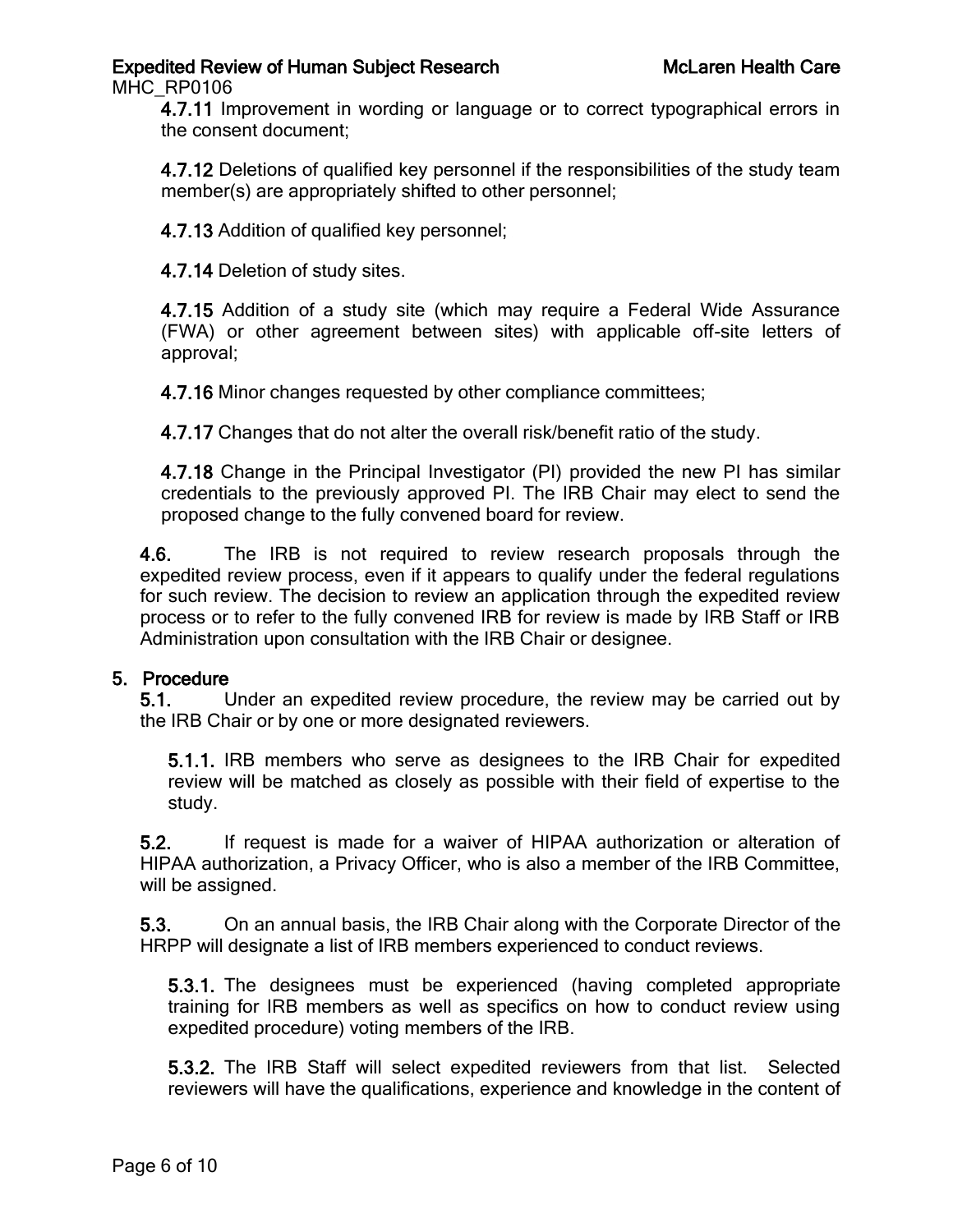MHC\_RP0106

the protocol to be reviewed, as well as be knowledgeable of the requirements to approve research under expedited review.

5.3.3. IRB members with a conflict of interest in the research (see Policy MHC\_RP126 "Conflict of Interest: IRB Members") will not be selected.

5.4. If the research meets the criteria allowing review using the expedited procedure, the reviewer(s) conducting initial, continuing review or modification complete the appropriate review form checklist (Review Checklist: Initial Protocol Review, Review Checklist: Continuing Review or Review Checklist Modification Review) to determine whether the research meets the regulatory criteria for approval.

5.5. If the research does not meet the criteria for expedited review, then the reviewer will indicate that the research requires full review by the IRB and the protocol will be placed on the next agenda for an IRB meeting.

5.6. In reviewing the research, the reviewers will follow the Review Procedures described in Policy MHC RP109 "Criteria for IRB Approval of Research and Possible IRB Actions" and Policy MHC\_RP111 "Study Suspension, Termination and Investigator Hold" and may exercise all of the authorities of the IRB except to suspend, terminate and/ or to not approve a study.

5.7. Reviewers will indicate approval, required modifications or requirement for convened board review on the appropriate checklist and return to the MHC IRB Office. If modifications are required the IRB Staff will inform the investigator by using eProtocol online system.

5.8. In the event that expedited review is carried out by more than one IRB member and the expedited reviewers disagree, the IRB Chair may make a final determination. Upon the discretion of the IRB Chair the protocol will be submitted to the IRB for review.

5.9. Modifications or clarifications requested by the reviewers are communicated to researchers in writing via the eProtocol online system. If a reviewer has any questions or concerns or is requesting modifications to the research study, s/he should draft a reviewer comment and submit it to the IRB office via the eProtocol online system.

5.9.1.The IRB staff posts the reviewer comment(s) to the researchers using eProtocol online system.

5.9.2. Researchers are notified via e-mail automatically generated from eProtocol online system.

5.9.3. Once the researcher responds, the reviewer is notified. If the reviewer is satisfied with the response, the reviewer may issue his/her approval through the eProtocol online system. If the reviewer has additional questions or concerns,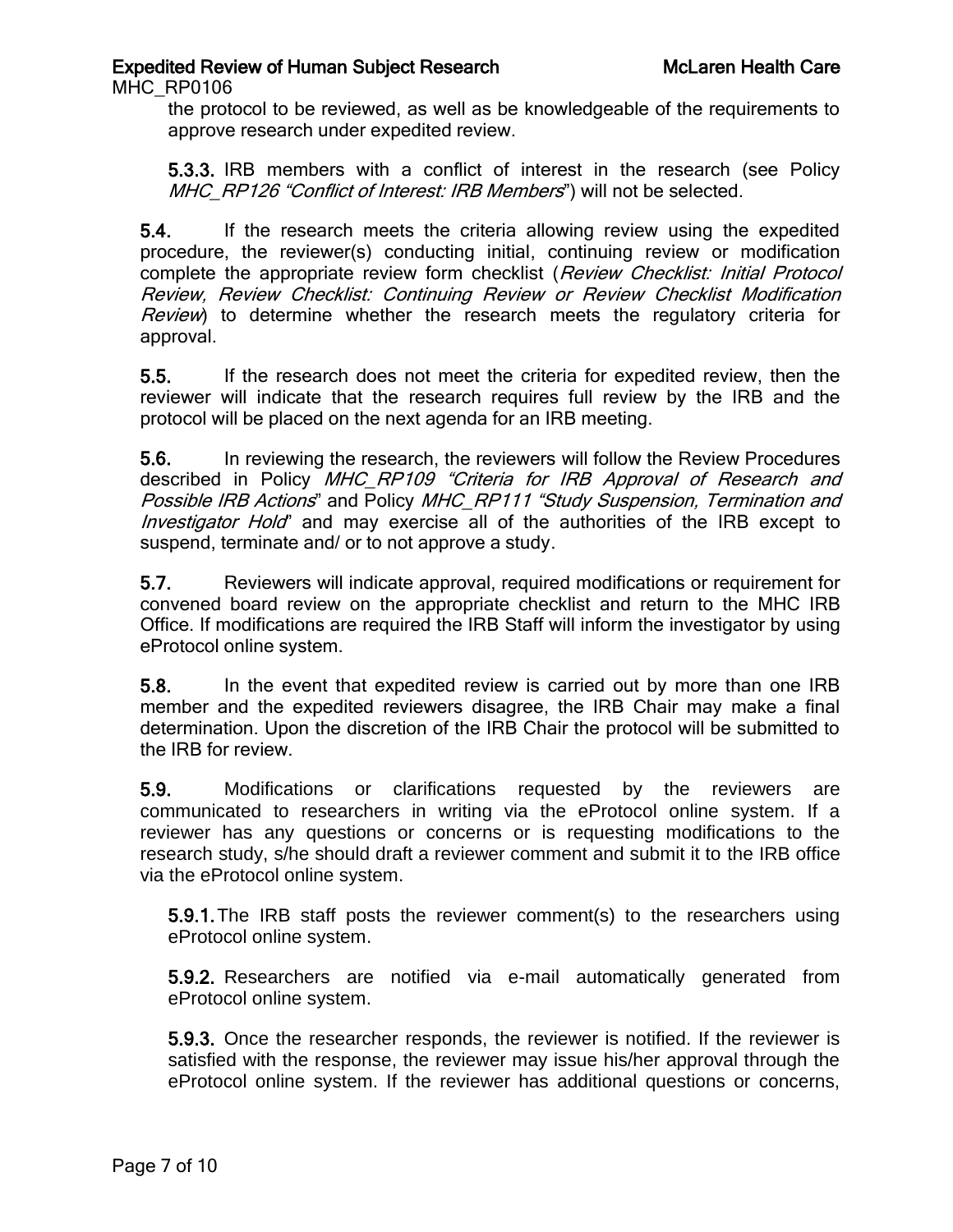MHC\_RP0106

another reviewer comment is submitted to the IRB office and the same process as above is followed.

5.9.4. If the reviewer and the researcher are unable to come to resolution over the issue raised, the IRB chair will mediate such discussions. If a resolution cannot be reached, the IRB will discuss the research study at its next convened meeting.

5.10. Actions and Communication of Actions for Expedited Review: Expedited approvals are issued after all criteria necessary for approval have been met. Expedited approvals do not require convened IRB review. A standard approval letter will be used to communicate such approval to researchers in writing. The approved version of the consent form and the approval letter will be available through the eprotocol online system.

5.10.1. Initial Applications: All assigned reviewer(s) must issue an approval before the research study is given IRB approval. If there are multiple reviewers and they do not issue their approval on the same day, the date of approval will be the later of the dates of reviewer approval. The approval period is 364 days, unless otherwise noted.

5.10.2. Renewals: The renewal approval date is the date the assigned reviewer issues his/her approval. The approval period is 364 days, unless otherwise noted. This approval period replaces the research study's last approval period.

5.10.3. Revisions - Minor Changes: The revision approval date is the date the assigned reviewer issues approval. The revision approval date does not change the approval period.

5.11.Research studies approved using an expedited review procedure will be listed on the agenda distributed at the convened IRB meeting. Research studies approved using an expedited review procedure do not require any actions at the convened IRB meeting.

5.12. All members of the IRB will be apprised of all expedited review approvals by means of a list in the agenda for the next scheduled meeting.

5.12.1. Any IRB member can request to review the full protocol by contacting the IRB Office.

5.13. IRB records for initial and continuing review of research by the expedited procedure include the justification for using the expedited procedure.

5.14. IRB records document the justification for exemption determinations.

# 6. Responsibilities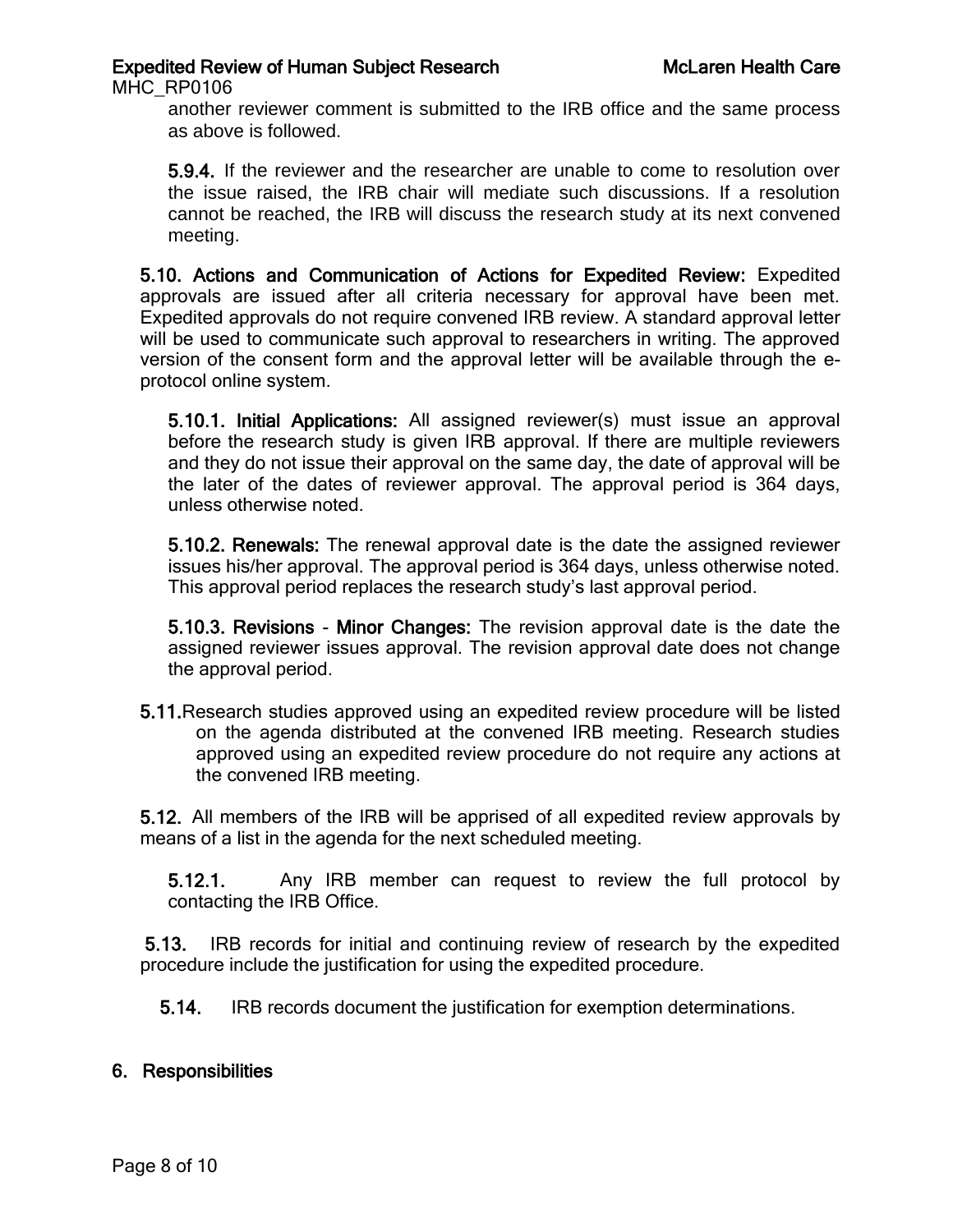MHC\_RP0106

6.1 PIs: Responsible for completion and submission of the appropriate IRB application(s) for review as follows:

6.1.1 Initial application, continuing review, amendments and reportable events via e-protocol;

6.1.2 Progress Report for continuing review (e.g. sponsor provided report);

6.1.3 Modification Request and Information Reports for minor changes in currently approved research;

6.2 IRB Staff: Upon submission of the expedited application for initial review, continuing review, amendment to currently approved research or reportable events in e-protocol, IRB Analyst will conduct a pre-review of the application and:

6.2.1 Confirm expedited category, as outlined in this policy, proposed for all initial applications, continuing reviews and request revisions as appropriate;

6.2.2 Confirm that the change(s) in currently approved research meet the criteria for expedited review and request revisions as appropriate;

6.2.3 Confirm that the reportable event meets the criteria for expedited review and request revisions or additional information as appropriate;

6.2.4 Assign the application to the IRB Chair or designee for review and approval of all proposed research;

6.2.5 Ensure all assigned reviewers receive the same materials. This includes the complete application/submission and all supporting materials e.g. the protocol/research plan, and applicable informed consent document(s), addendum(s), recruitment material(s), study instrument(s), letter(s) of support.

6.2.6 Request revisions and additional information from Investigators as required by the IRB Chair or designee;

6.2.7 Issue approval letters once the application has been approved by the IRB Chair or designee;

6.2.8 Assign all applications for expedited review to an agenda of the fully convened IRB as an information item once approved.

# 6.3. The IRB Chair or other assigned reviewers are responsible for:

6.3.1 Ensuring that all of the federal criteria 45 CFR 46.111, 21 CFR 56.111;

6.3.2 Receiving the required IRB application/submission and supporting materials for review;